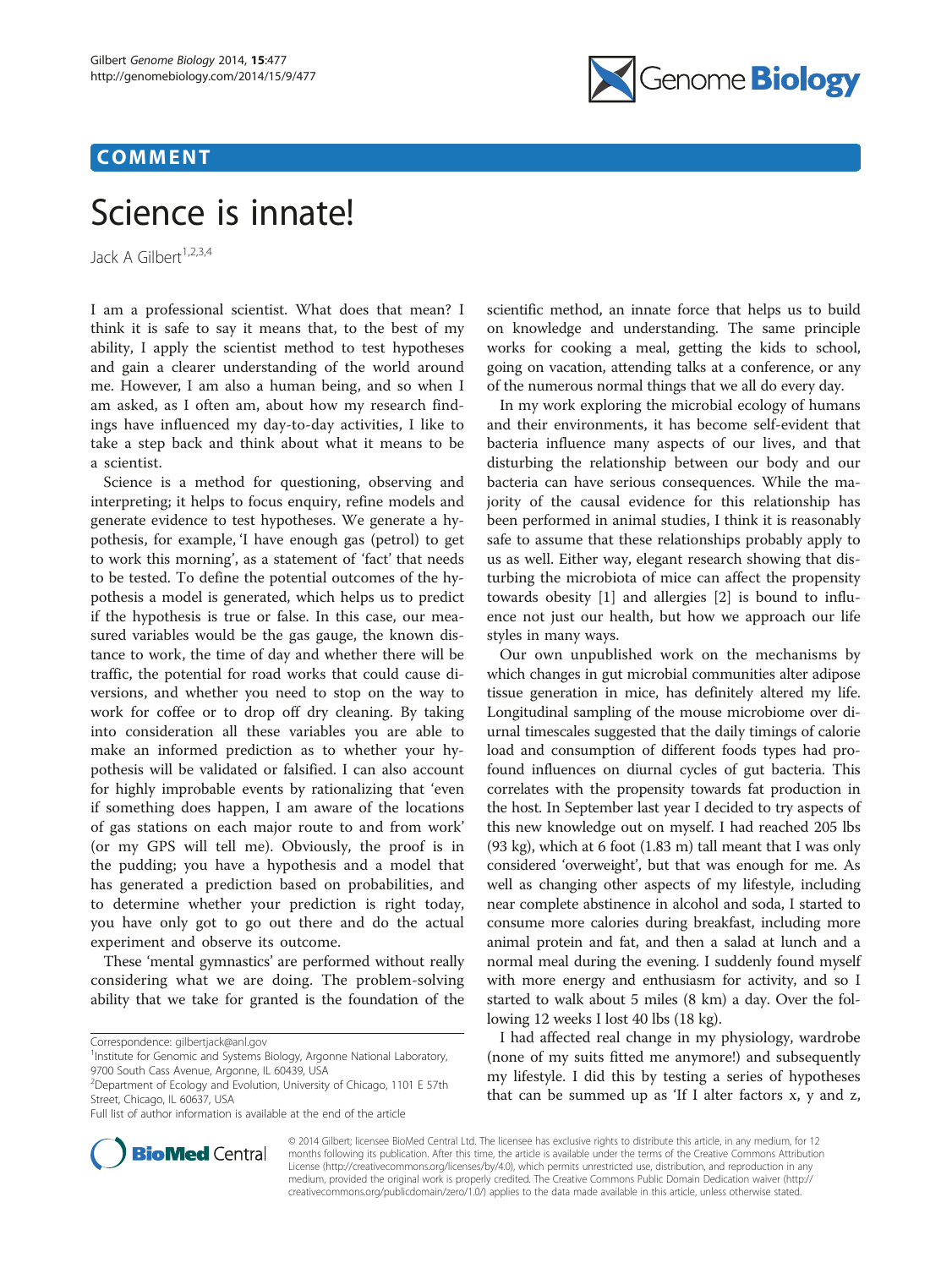<span id="page-1-0"></span>then I will lose weight'. To measure my experiment, I started to create a metric for the relevant variables in my life, such as calorie intake, calorie burn, activity, etc. Monitoring my activity was aided by taking the advice of Ewan Birney (@ewanbirney), and buying a FitBit, which measures steps and provides an app and website to help track the foods and calories you eat, water you drink, calories you burn, etc. A similar, albeit more comprehensive app was recently demonstrated in David et al's [\[3](#page-2-0)] work on tracking the fecal microbiome, where the participants monitored some 300 or more variables daily! By monitoring the progress of my little experiment, I found it much easier to keep track of the results, which helped me to maintain momentum.

Research also resulted in my family and I rescuing a dog. Dogs can have a profound influence on microbial sharing by the occupants in a house [\[4](#page-2-0)], as well as reducing asthmatic attacks in mouse models [\[5](#page-2-0)]. When we performed our own study, employing longitudinal sampling of homes, it became apparent that dogs supercharged the network of transmission routes that enable bacteria to move around a house [\[6](#page-2-0)]. When I discussed these results with my wife, over 18 months prior to publishing them, we made an immediate decision adopt a dog; Captain Beau Diggly is now a firm part of our lives, and helps me to keep fit as well as maintaining an outdoor lifestyle.

I am following a long tradition (for example, Barry Marshall's somewhat apocryphal experiments with Helicobacter), whereby scientists resort to performing experiments on themselves. By buying a dog, my wife and I have also started an experiment, albeit a rather innocuous one, on our family. While many of the changes we have wrought in our lives are probably common sense, we find it easier to accept them when we have evidence to back up our assumptions about their efficacy.

Science is not belief; anyone who thinks it is doesn't really understand it. That doesn't mean that people don't take things on faith from time to time. I was at a conference in Egypt in April 2012, and I attended a 'Nobel Prize Speaker' session. The first speaker expounded the common spoken belief that young people should never take things on faith, that you should question everything, and I found myself agreeing with this rhetoric. However, then the second speaker fundamentally disagreed, and asked whether the first speaker would not trust the pilot of the plane he flew to the meeting on, to do their job? Whether or not the other speaker had a pilot's license, I am sure he never asked to see that of the pilot flying that aircraft. He accepted on faith that the pilot knew what he was doing, and could fly the plane.

When not an expert in a particular area of knowledge, we often accept that a report we read in a newspaper is appropriately representative of the state of knowledge

about that area. I don't pretend to know enough about high-energy particle physics, and therefore am quite willing to accept that an expert in high-energy particle physics might know what they are talking about, at least far more than I do. While we continually apply the scientific method to problem solve the world around us, we are also bound to trust some of the myriad information we consume on a day-to-day basis, without rigorously questioning it.

As scientists we must remember that this trust that we place in others, is also the same trust that people place in us. Therefore, scientists and journalists alike have an important responsibility, to make sure that the communication of scientific work and results is appropriate and does not lead to 'citizen scientists' performing inappropriate experiments on themselves. When I performed my little experiments, I did so from a position of knowledge and expertise; also the approaches I chose to explore had an extremely low probability of resulting in bad consequences for either my family or myself. While I have often reviewed work on animal studies that demonstrate the efficacy of fecal microbiome transplant or probiotics to influence specific gastrointestinal or neurological conditions, I have not, and will not be, testing these on either my family or myself, unless the alternative had a significantly higher probability of a bad outcome.

Science changes and shapes our lives in every way, from the innate decisions we make every day, to purposeful striving for new discoveries. It is a powerful tool that can be wielded for benefit or maleficence, and constantly try to strive for the former.

## Competing interests

The author declares that he has no competing interests.

#### Acknowledgements

I acknowledge the support of the Alfred P Sloan Foundation. This work was supported in part by the US Department of Energy under Contract DE-AC02-06CH11357.

#### Author details

<sup>1</sup>Institute for Genomic and Systems Biology, Argonne National Laboratory, 9700 South Cass Avenue, Argonne, IL 60439, USA. <sup>2</sup>Department of Ecology and Evolution, University of Chicago, 1101 E 57th Street, Chicago, IL 60637, USA. <sup>3</sup>Marine Biological Laboratory, 7 MBL Street, Woods Hole, MA 02543 USA. <sup>4</sup> College of Environmental and Resource Sciences, Zhejiang University, Hangzhou 310058, China.

# Published online: 02 October 2014

#### References

- 1. Cox LM, Yamanishi S, Sohn J, Alekseyenko AV, Leung JM, Cho I, Kim SG, Li H, Gao Z, Mahana D, Zárate Rodriguez JG, Rogers AB, Robine N, Loke P, Blaser MJ: Altering the intestinal microbiota during a critical developmental window has lasting metabolic consequences. Cell 2014, 158:705–721.
- 2. Stefka AT, Feehley T, Tripathi P, Qiu J, McCoy K, Mazmanian SK, Tjota MY, Seo G-Y, Cao S, Theriault BR, Antonopoulos DA, Zhou L, Chang EB, Fu Y-X, Nagler CR: Commensal bacteria protect against food allergen sensitization. Proc Natl Acad Sci U S A 2014, 111:13145-13150.